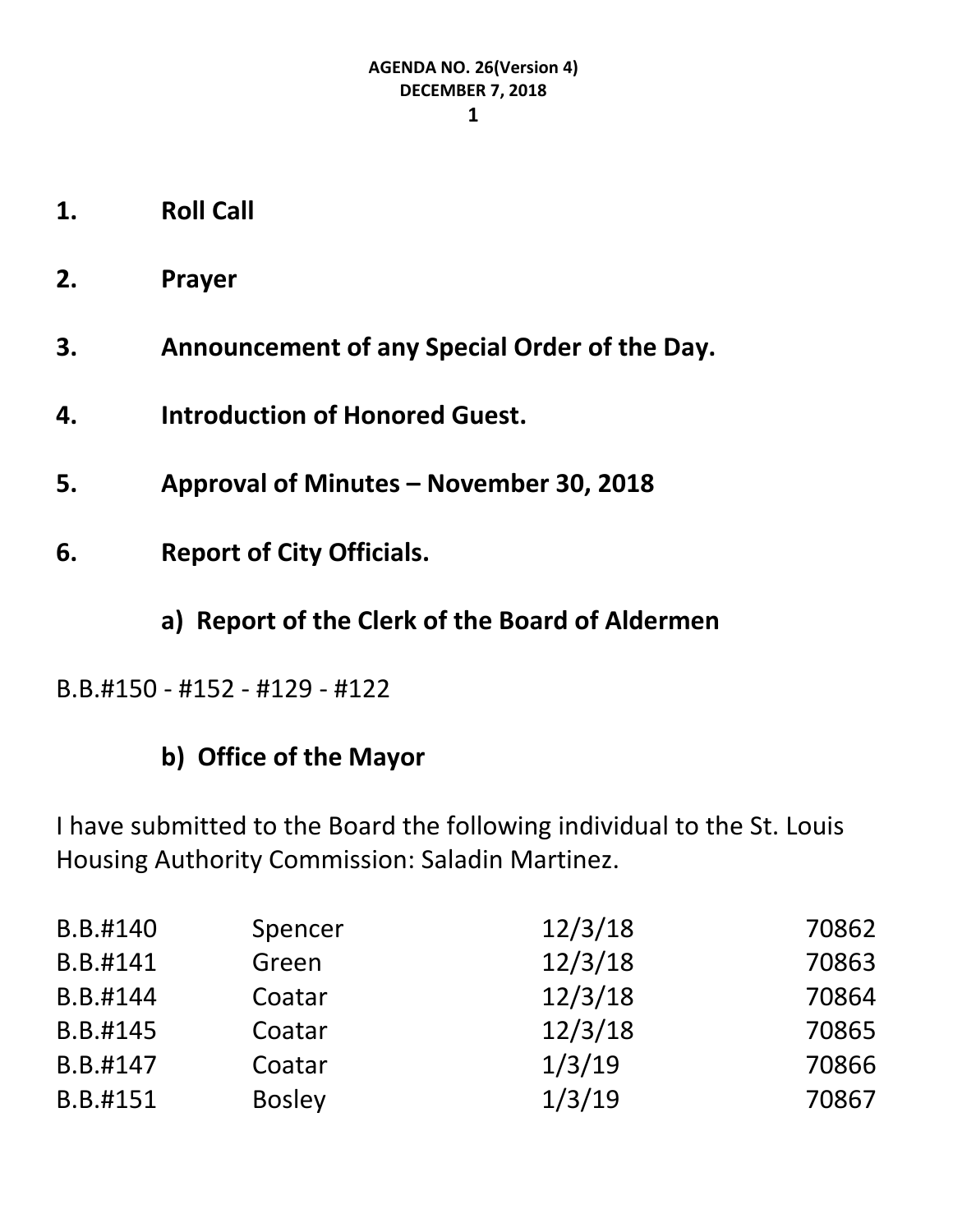**2**

# **c) Office of the President**

none

#### **7. Petitions and Communications.** none

## **8. Board Bills for Perfection – Informal Calendar.**

- TC B.B.#104 -Davis -An ordinance enlarging the boundaries of the Port Authority of the City Port District, subject to the approval of the Missouri Highways and Transportation Commission, and authorizing certain actions in connection therewith.
- LEG B.B.#146CSAA Coatar/Ogilvie An ordinance repealing the first paragraph of Section 2, of Ordinance No. 66193, approved March 10, 2004, codified as Section 2.08.330 of the City Revised Code of Ordinances, pertaining to the nominating process for a nonpartisan candidate, and in lieu thereof inserting a new first paragraph in Section 2, changing said process so that nonpartisan candidates may be nominated by a petition signed by registered voters, rather than a certificate signed by registered electors; and containing an emergency clause.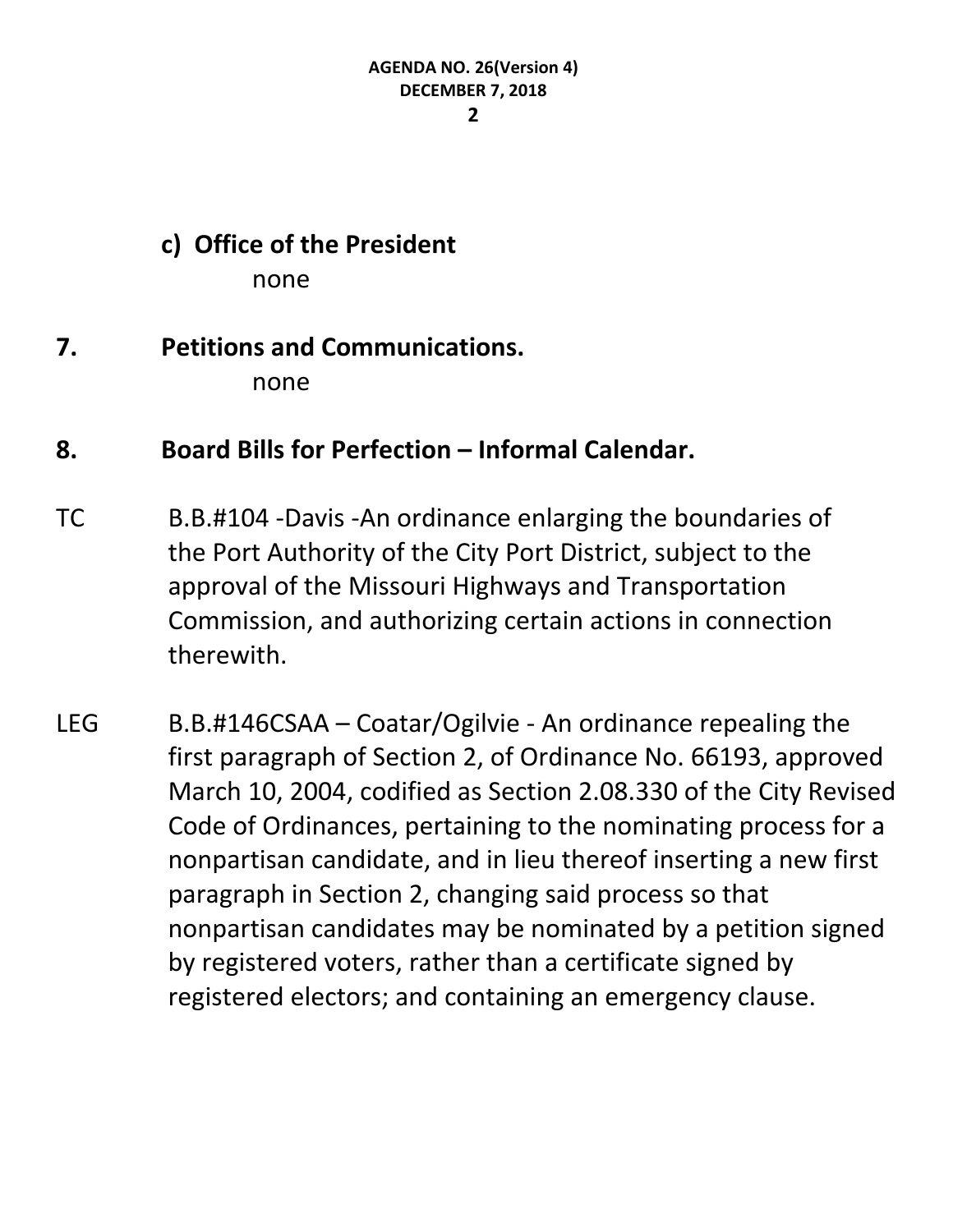## **9. Board Bills for Third Reading - Informal Calendar.**

- LEG B.B.#25AA Muhammad/Kennedy/Moore/Bosley An ordinance submitting to the qualified voters of the City a proposed amendment to the Charter to maintain the Board of Aldermen as body of twenty-eight Aldermen representing twenty-eight wards, and preventing its reduction beginning December 31, 2021, to a body of fourteen Aldermen representing fourteen wards; and containing an emergency clause.
- **10. Resolutions – Informal Calendar.** none
- **11. First Reading of Board Bills.**
- B.B.#175 Coatar An ordinance authorizing and directing the Mayor and Comptroller to enter into a Lease Agreement with FRONT PAGE LOFTS, LLC, to lease property located in City Block 516, for a period of Ten (10) years, and for the purposes of conducting operations of the City of Saint Louis Board of Election Commissioners, and containing an emergency clause.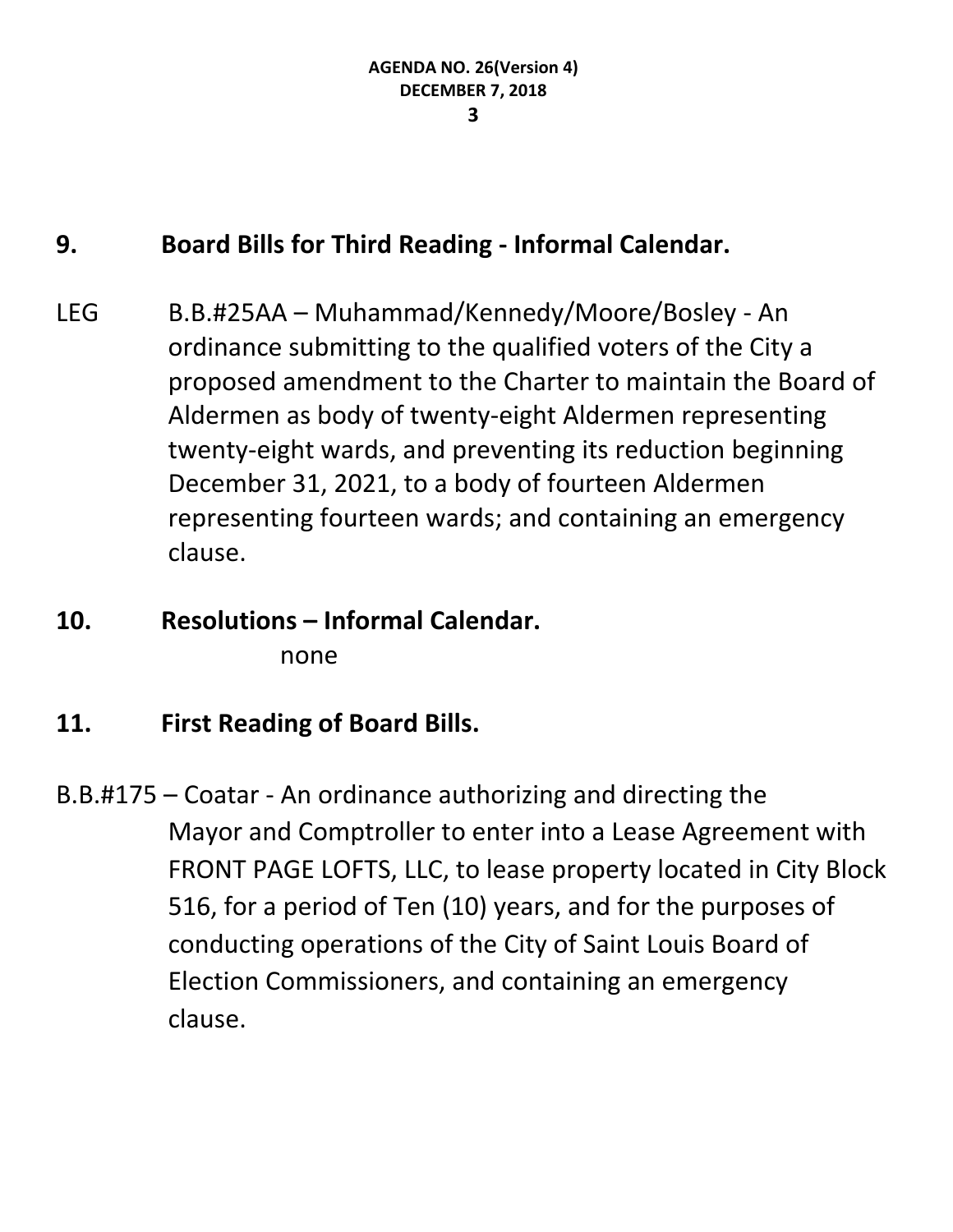## **11. First Reading of Board Bills – (cont.)**

- B.B.#176 Vollmer An ordinance establishing the Hill Special Business District pursuant to sections 71.790 through 71.808 of the Revised Statutes of Missouri, setting its boundaries; a tax rate, initial rate of levy subject to the approval of the qualified voters, and uses to which revenue may be put; creating a Board of Commissioners; and containing severability, effectiveness, and emergency clauses
- B.B.#177 Guenther An Ordinance recommended by the Board of Estimate and Apportionment authorizing The City to issue its Taxable Industrial Development Revenue Bonds (Anheuser – Busch, LLC Project), Series 2018, in a principal amount of not to exceed \$75,000,000 for the purpose of providing funds to pay the costs of acquiring certain equipment for an industrial development project; approving a plan for such project; authorizing and directing the Mayor and the Comptroller to execute certain documents related thereto.
- B.B.#178 Ogilvie An ordinance authorizing and directing the Mayor and the Comptroller to execute a permanent, irrevocable Easement, which shall give, grant, extend and confer on the City, its agents, successors, and assigns, the exclusive right to build and maintain a span of sidewalk improvements along the east side of Sulphur from the intersection of Sulphur and Manchester to the driveway to the north; and containing a severability clause.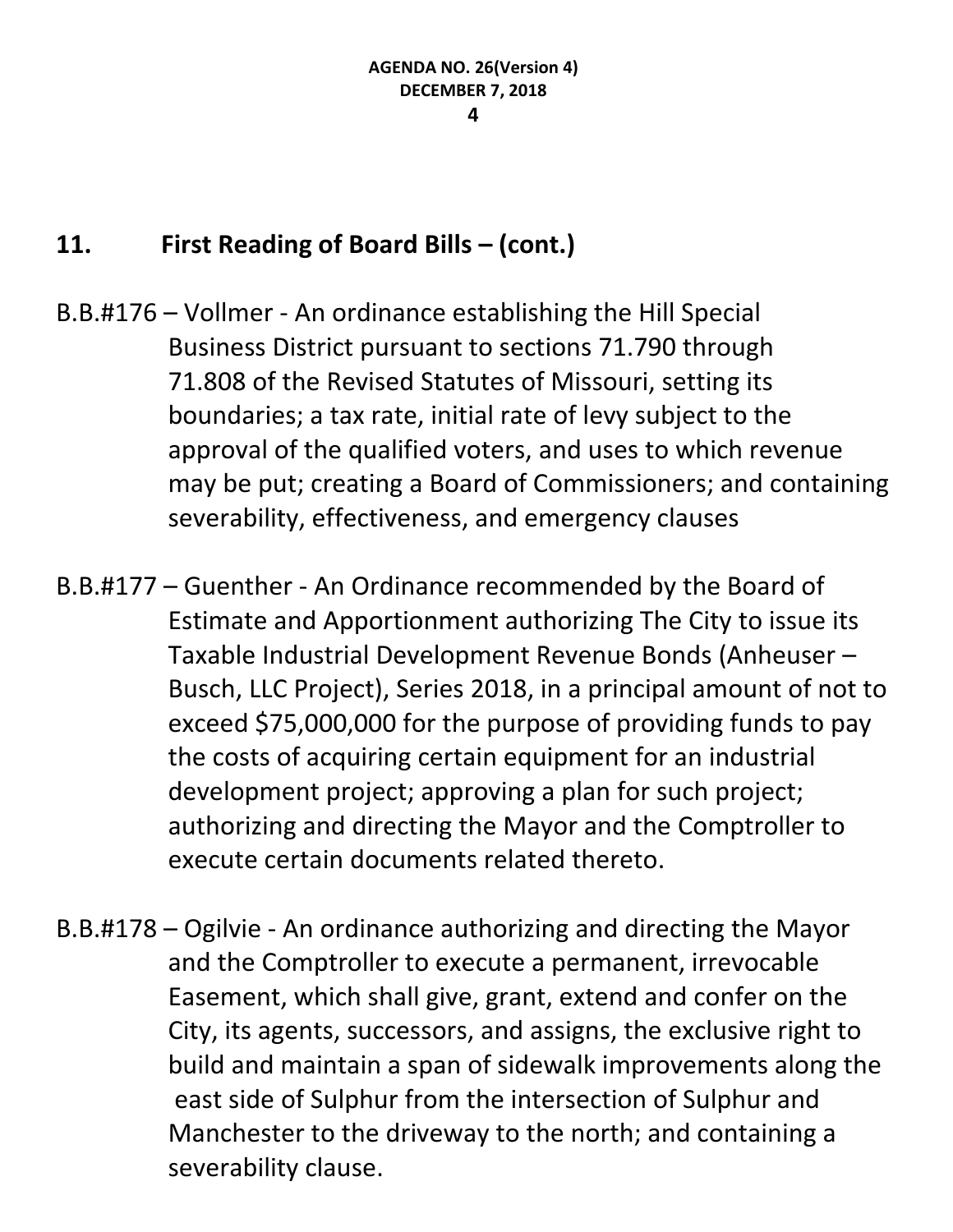#### **11. First Reading of Board Bills – (cont.)**

- B.B.#179 Arnowitz An Ordinance establishing a two-way stop site at the intersection of Adkins and Poepping regulating all traffic traveling northbound and southbound on Adkins, and containing an emergency clause.
- B.B.#180 Martin An ordinance any and all private construction projects, and building or property maintenance performed within the City, except for single family homes and multifamily dwellings with four (4) or less units, that receives either City revenue bonds, City tax-credits or abatements, or, any other form of City public financing including that resulting from tax increment financing or special taxing district, or is performed on buildings or properties owned by the City that are leased to a private entity must, at a minimum, abide by all applicable City ordinances, rules and regulations, and state and federal laws, rules and regulations regarding minority participation and prevailing wages as provided under RSMo. 290.210 – 290.340 as such statute exists as of November 2018, and all applicable City ordinances, state and federal laws, rules and regulations regarding insurance and tax requirements required of public works.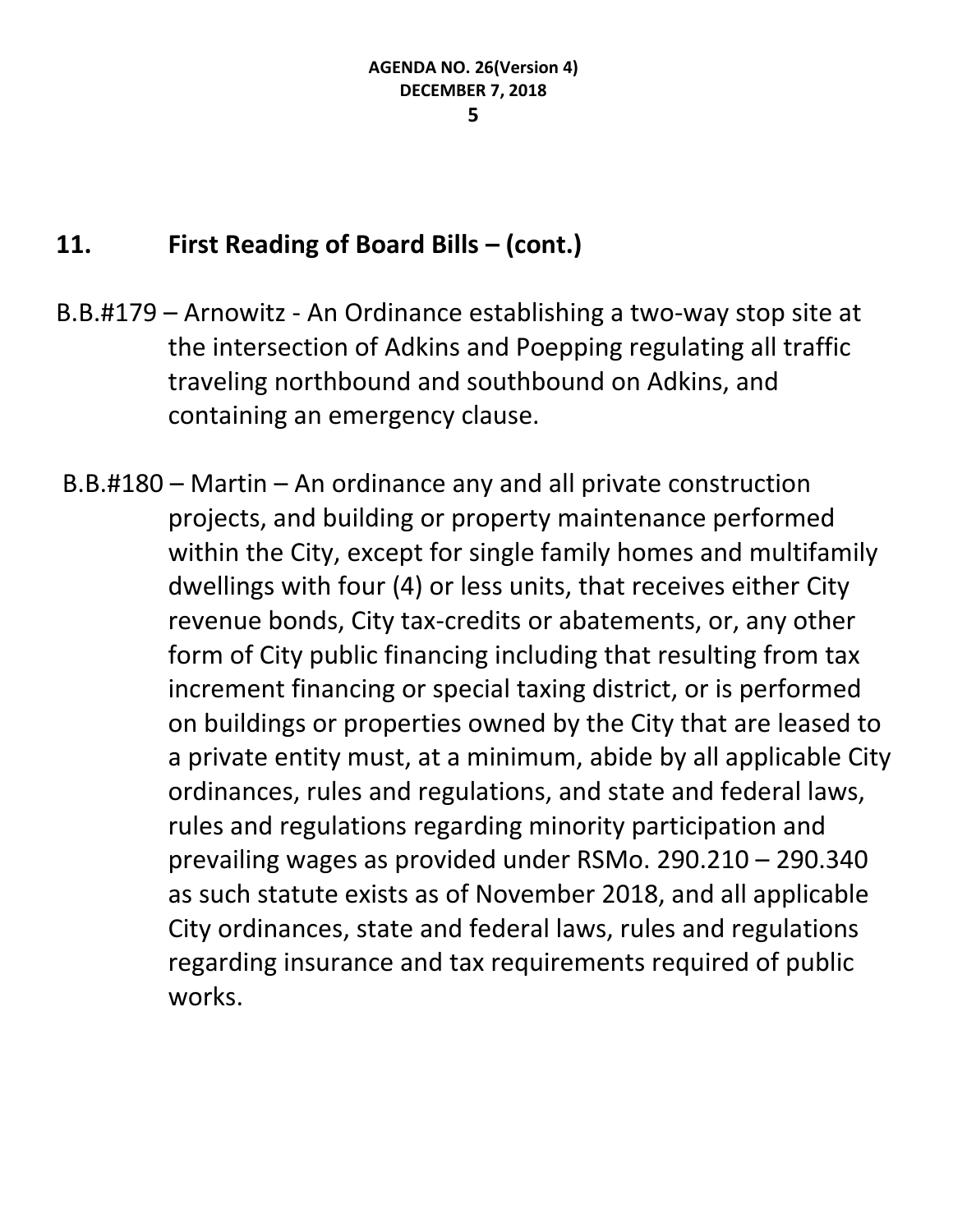## **11. First Reading of Board Bills – (cont.)**

B.B.#181 – Boyd - An Ordinance establishing a temporary, three-way stop site, which shall be and remain in place for a period of six months starting from the date on which said stop site is installed at the intersection of Blackstone and Wells regulating all traffic traveling eastbound and westbound on Wells at Blackstone and regulating all traffic traveling southbound on Blackstone at Wells, and containing an emergency clause.

## **12. Reference to Committee of Board Bills**

## **13. Second Reading and Report of Standing Committees**

STR B.B.#167 – Arnowitz - Pursuant to Ordinance 68937, an ordinance authorizing the honorary street name Estella M. Daly Way, which shall begin at the intersection of Morgan Ford Road and Upton Court and run east on the 4100 Block of Upton Court.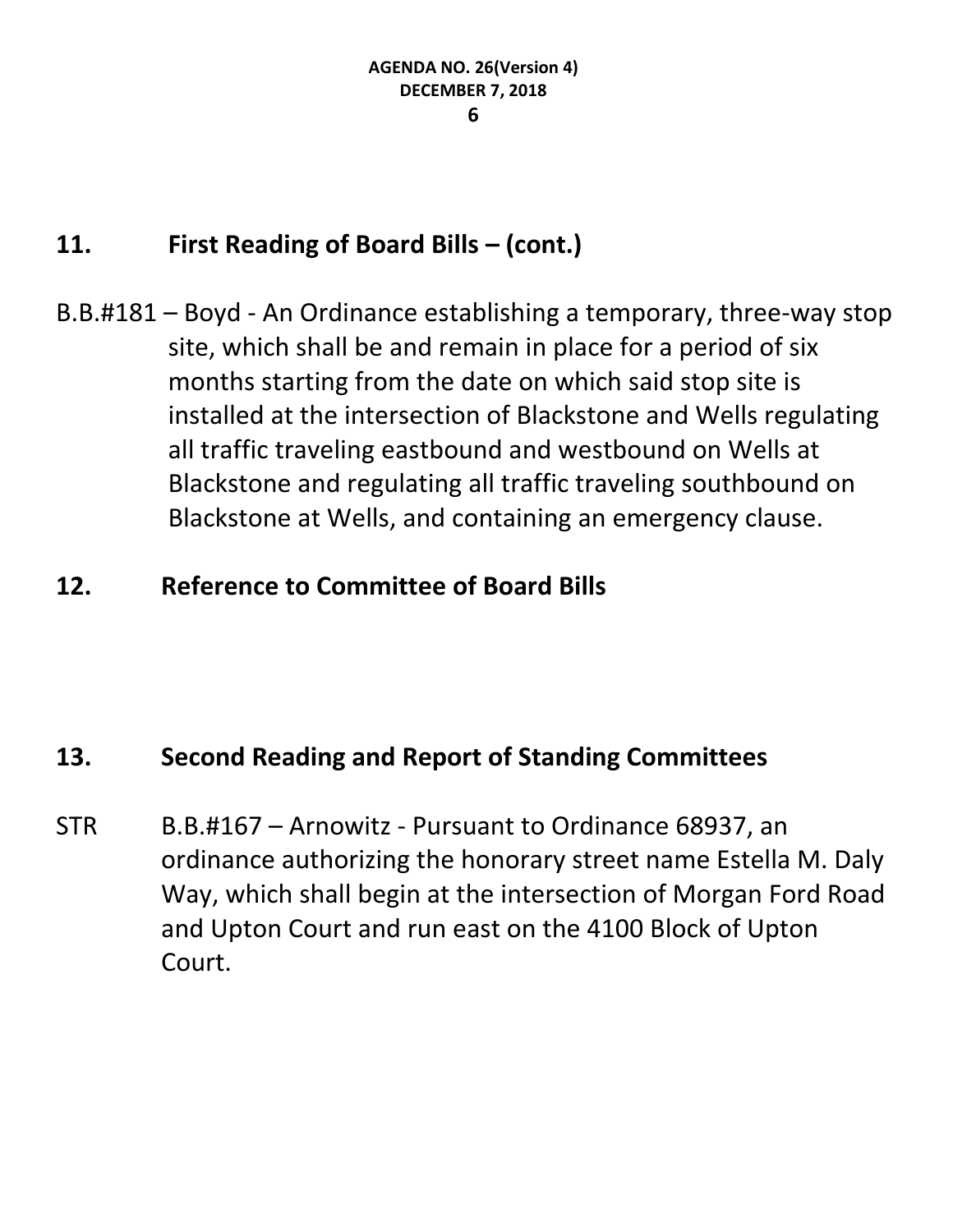# **13. Second Reading – (cont.)**

- STR B.B.#172 Martin An ordinance recommended by the Board Of Public Service to conditionally vacate above surface, surface And sub-surface rights for vehicle, equestian and pedestrian Travel in the southern 169 feet of the 15.00 foot wide north/ South alley bounded by Robert on the north, Vermont on the East, Koeln on the south and Alabama on the west in City of St. Louis, as hereinafter described, in accordance with Charter And imposing certain conditions on such vacation.
- STR B.B.#173CS Oldenburg/J. Boyd/Murphy an ordinance creating a new Chapter under Title 23 of the Revised Code of the City, titled small wireless facilities and pertaining to the establishment of procedures and requirements relating to the construction and deployment of small wireless facilities; to be codified as Chapter 23.59 of the revised code of the City; containing a severability clause, savings clause and an emergency clause.
- STR B.B.#174 Howard An Ordinance establishing a stop site at the intersection of Ridgewood Avenue and Wilcox Avenue regulating all traffic traveling westbound on Wilcox Avenue at Ridgewood, and containing an emergency clause.

#### **14. Report of Special Committees** none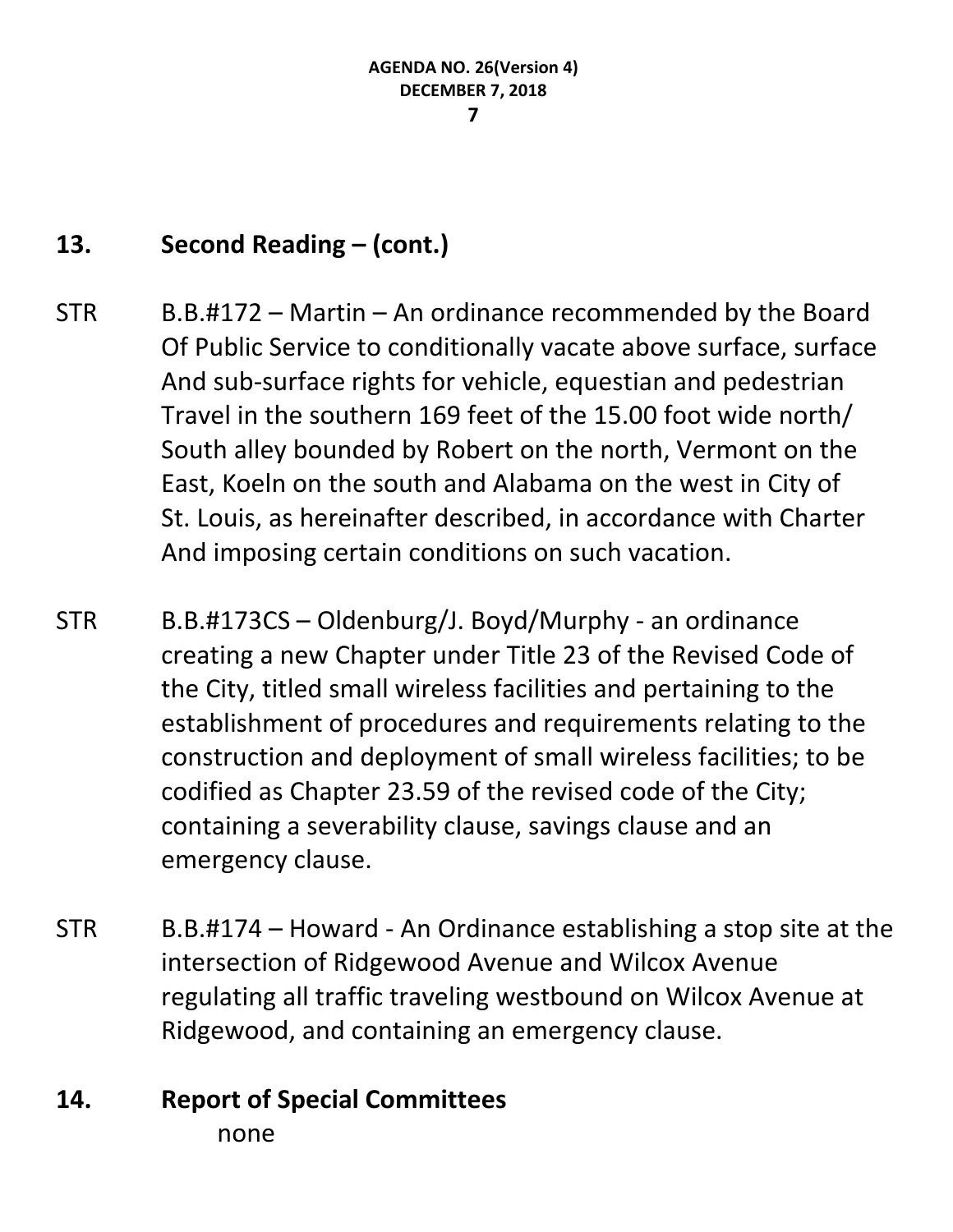# **15. Perfection Consent Calendar.**

- STR B.B.#160 Roddy Pursuant to Ordinance 68937, an ordinance authorizing the honorary street name Bob Gibson Way, which shall begin at the intersection of Gibson and South Kingshighway and run east on Gibson to the intersection of Gibson and Kentucky.
- HUDZ B.B.#51 Ingrassia An Ordinance amending Ordinance Nos. 69979, 69980 and 69981; approving and authorizing the execution of a First Amendment to Redevelopment Agreement between The City and ROL Capital III, Inc.; authorizing other related actions; and containing a Severability Clause.
- HUDZ B.B.#125 Vaccaro An ordinance approving a Redevelopment Plan for 5550 Fyler.
- HUDZ B.B.#127 Davis An ordinance approving a Redevelopment Plan for 1815 Locust.
- HUDZ B.B.#138 Roddy An ordinance approving a Redevelopment Plan for 4328 Swan.
- HUDZ B.B.#166CS Roddy An ordinance determining that the Tax Increment Financing Plans listed in Exhibit "A" are making satisfactory progress under the proposed time schedule for completion of projects therein.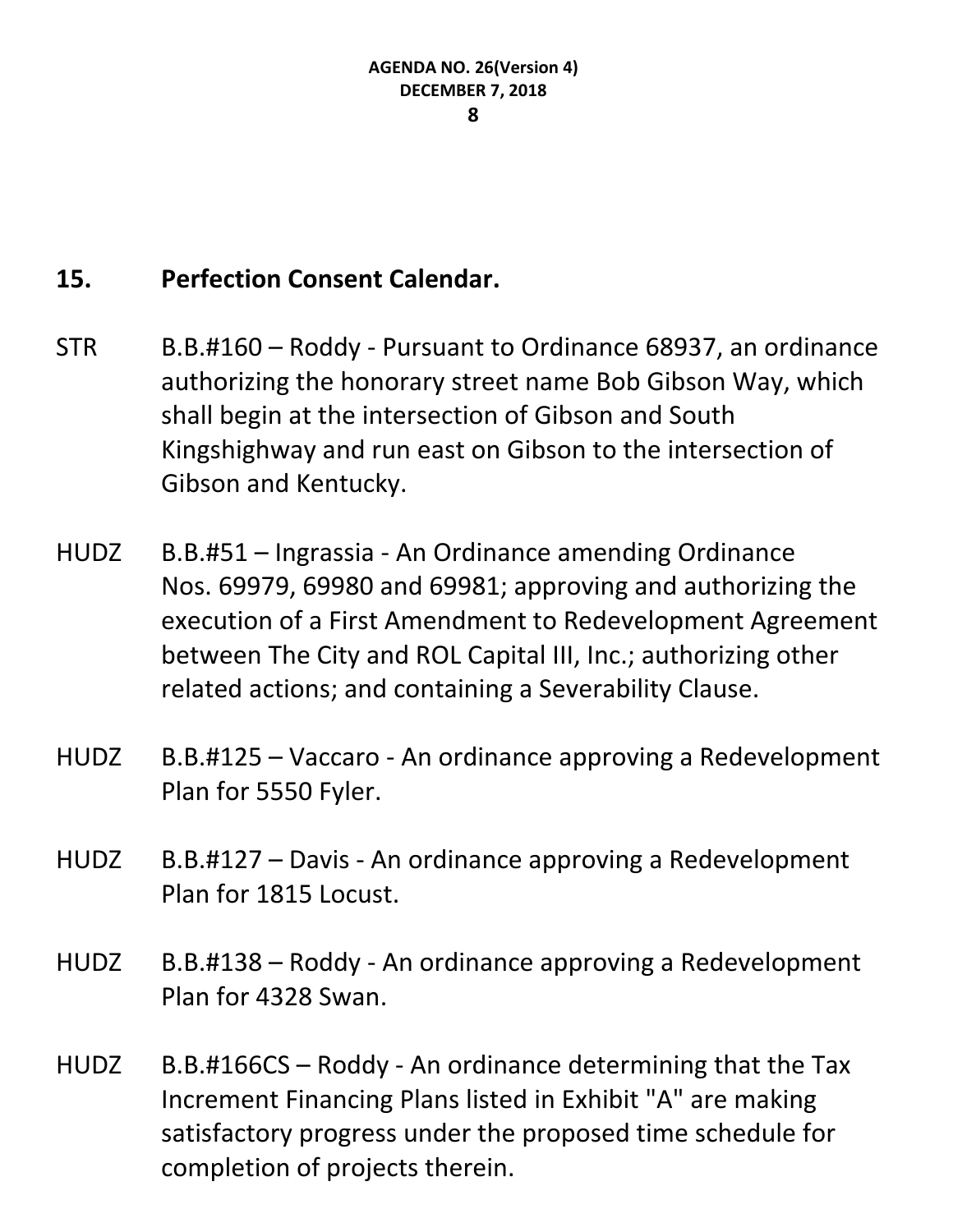#### **9**

# **15. Perfection Consent Calendar (cont.)**

HH B.B.#163 – Howard/Guenther - An Ordinance amending Ordinance 66384, approved July 31, 2004, as follows: Section 1 of Ordinance 66384 is amended by adding a new subsection, subsection 10.04.145, to be titled Animals Putting Persons in Fear; and Section 1, subsection 10.04.170, of Ordinance 66384 is repealed, and in enacted in lieu thereof shall be a new subsection 10.04.170, to be titled Adoption of Strays; and Section 1, subsection 10.04.270, of Ordinance 66384 is repealed, and enacted in lieu thereof shall be a new subsection 10.04.27, to be titled Dangerous Dogs; and Section 1, subsection 10.04.285, of Ordinance 66384, is repealed and enacted in lieu thereof there shall be a new subsection 10.04.285, to be titled, Tethering, confinement and treatment of dogs and cats on owner/guardian's property; and Section 1 of Ordinance 66384 is amended by the addition of a new subsection, subsection 10.04.115, to be titled, Relinquishment of owned dogs and cats to the animal regulation center; and Section 1, subsection 10.04.165 of Ordinance 66384 is repealed and enacted in lieu thereof there shall be a new subsection 10.04.165, to be titled, Neuter Assistance and Education Fund; and Section 1 of Ordinance 66384 is amended by the addition of a new subsection, subsection 10.04.360, to be titled, Interfering with a Health Officer or Agent; and containing an emergency clause.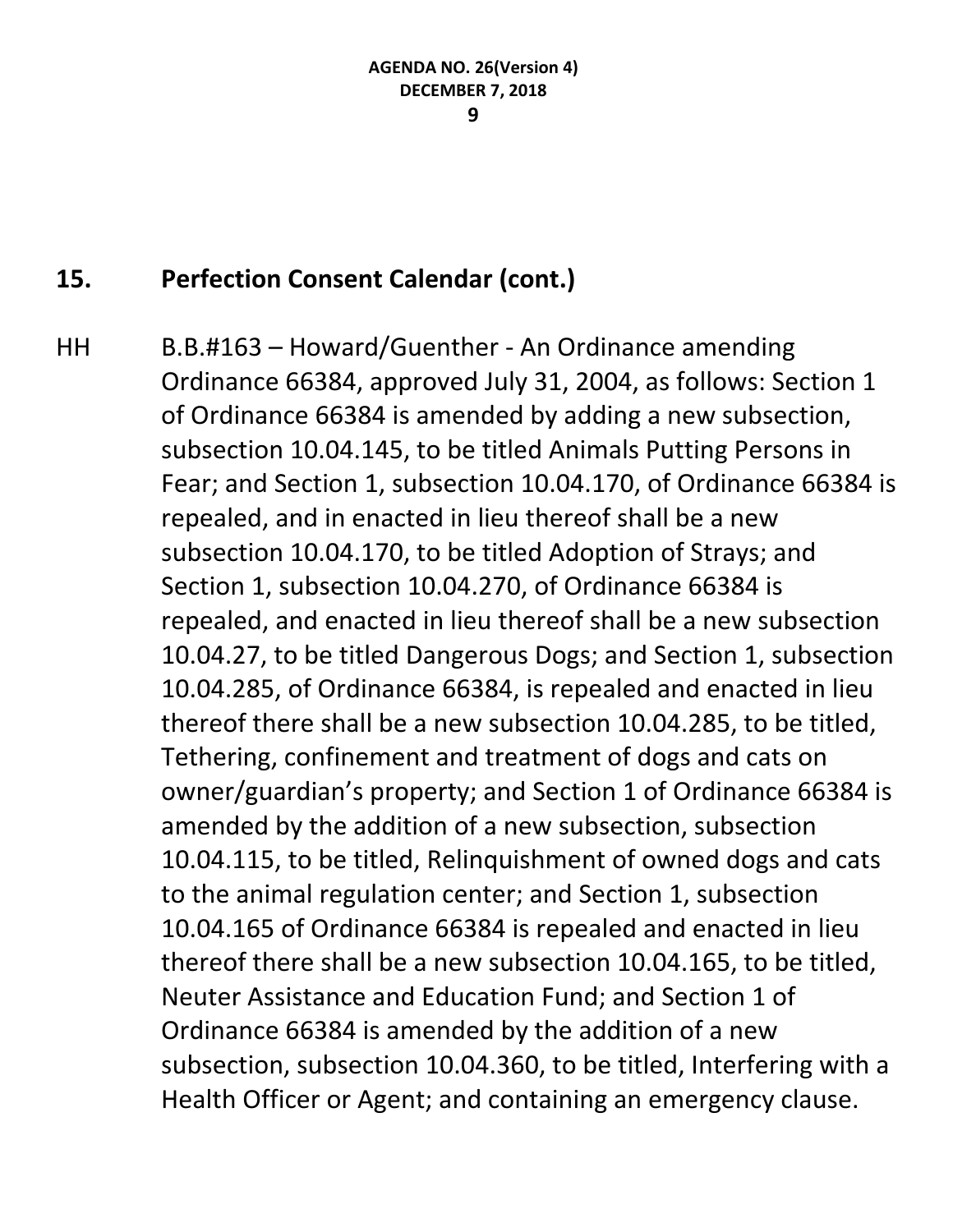# **15. Perfection Consent Calendar (cont.)**

- NDC B.B.#28 Davis An ordinance approving a Redevelopment Plan for the 2647-2651 Washington
- NDC B.B.#29 Davis An ordinance approving a Redevelopment Plan for the Tiffany Neighborhood Scattered Sites Area.
- NDC B.B.#114 Davis An ordinance approving a Redevelopment Plan for 2811-15 Locust.
- NDC B.B.#126 Spencer An ordinance approving a Redevelopment Plan for 3521, 3526, 3527, and 3534 Oregon.
- NDC B.B.#131 Spencer An ordinance approving a Redevelopment Plan for 3107 Meramec.
- NDC B.B.#162 Rice An ordinance approving a Redevelopment Plan for 4102 Shaw Blvd.
- NDC B.B.#168 Spencer An ordinance approving a Redevelopment plan for 3555-59 California.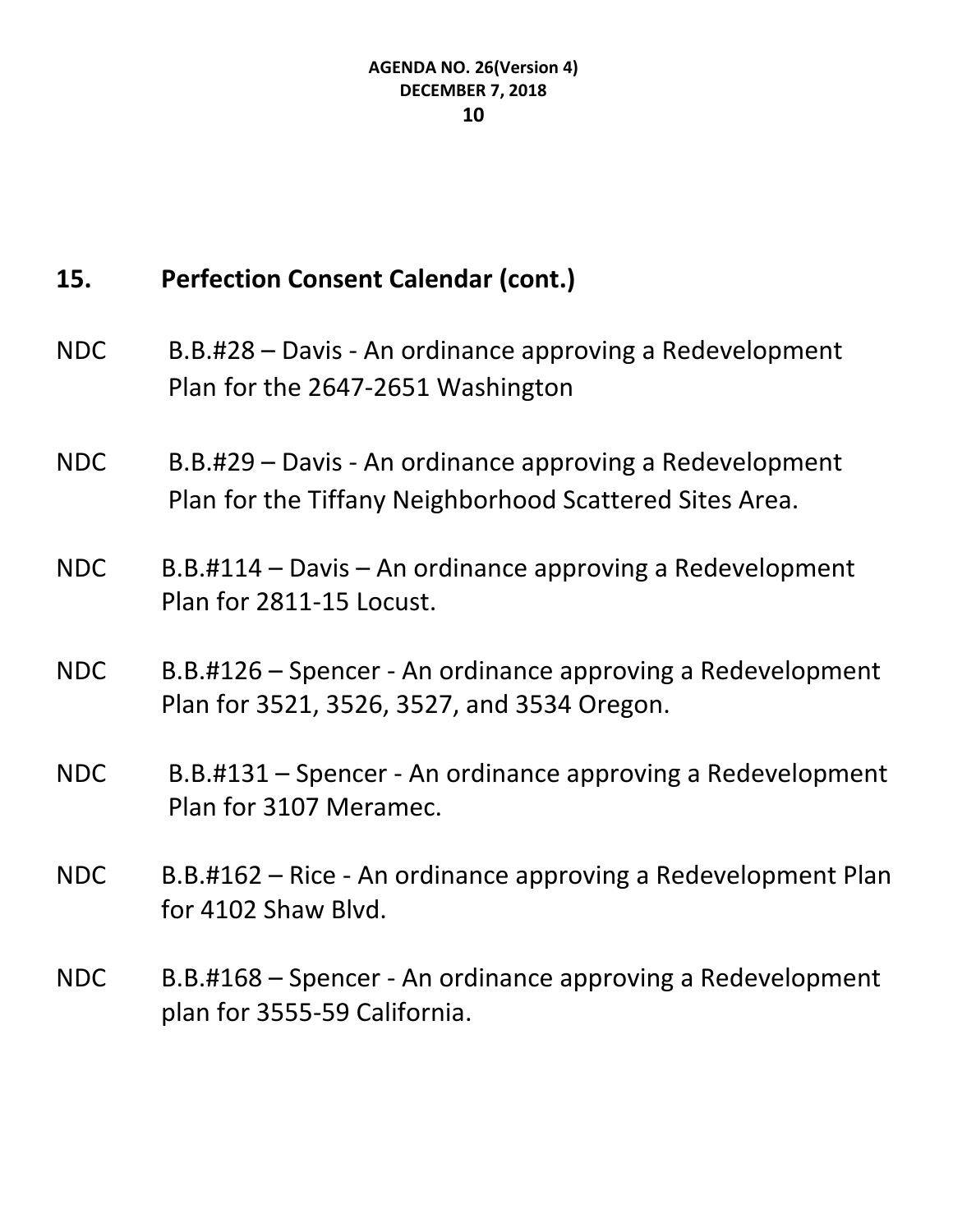# **15. Perfection Consent Calendar (cont.)**

- WM B.B.#99 Ogilvie An Ordinance recommended by the Board of Public Service authorizing the Mayor and Comptroller of the City to execute an Easement Agreement, which shall give, grant, extend and confer in perpetuity on the City, its Agents, Successors and Assigns, the right to install, construct, maintain, repair, and upgrade a water Main for the purpose of delivering water; approving an Easement Agreement for a perpetual easement; authorizing certain actions by City officials, and containing a severability clause.
- WM B.B.#158 Vollmer An ordinance authorizing and directing the Mayor and Comptroller to execute a Quit Claim Deed to Mary Jane Waggoner for certain City-owned property located in City Block 5054, which property is known as 3120 Alfred Avenue, upon receipt of and in consideration of the sum of Fifty-Five Thousand Dollars (\$55,000.00), and containing an emergency clause.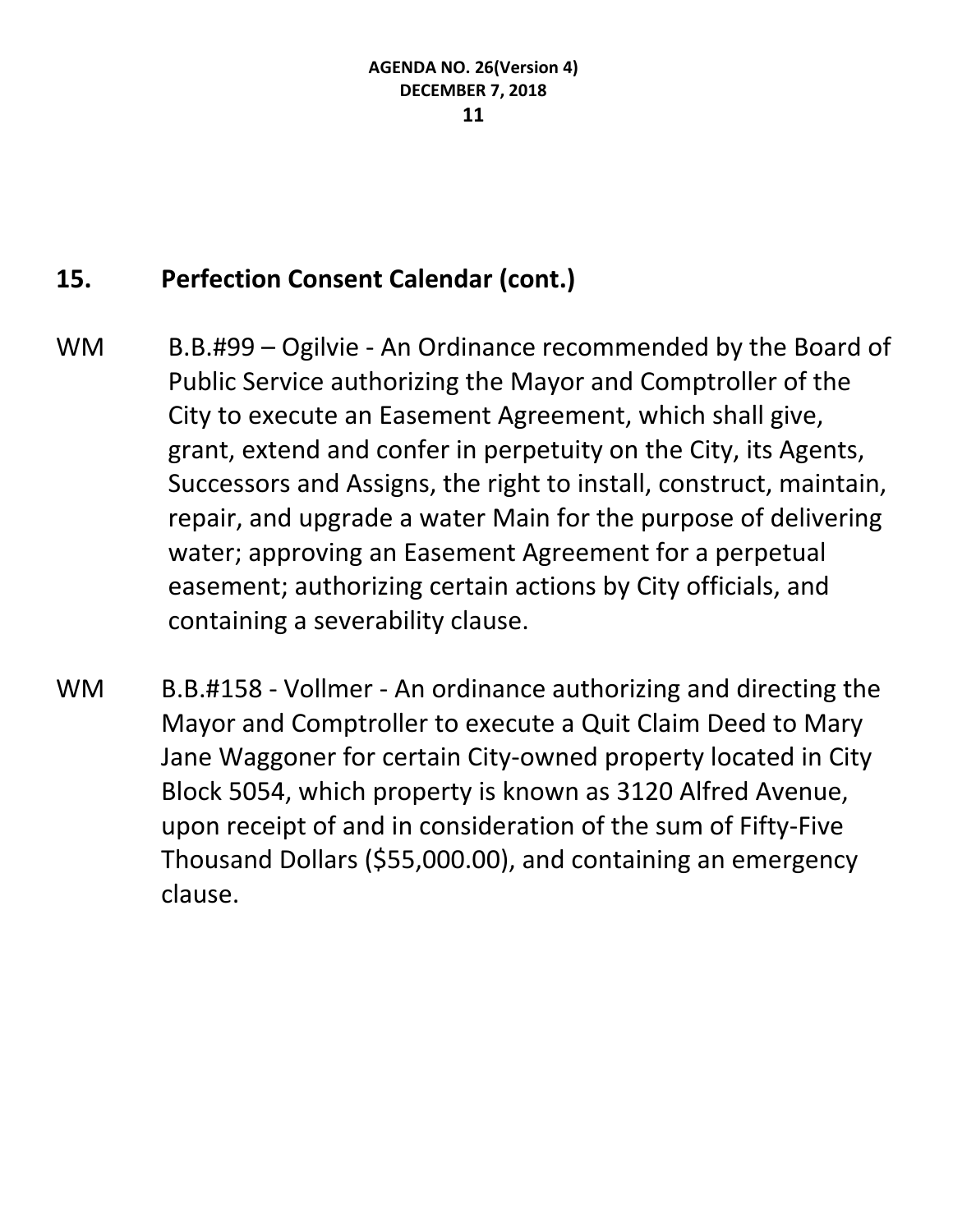# **15. Perfection Consent Calendar (cont.)**

- PS B.B.#109 Muhammad An Ordinance for the creation of a Disconnected youth task force to study the obstacles to Education and employment to disconnected youth in the City, and requiring said task force to compile a report of their findings and recommendations to be submitted to the Mayor and a Board of Aldermen standing committee to be Designated by the President of the Board of Aldermen, Within one year following the first meeting of the task force.
- LEG B.B.#72 Pres. Reed/Muhammad/Rice/Vaccaro/Murphy Navarro/Howard - An ordinance revising The Transparency in Government Law, Ordinance 69707 and Ordinance 70321, codified at Chapter 3.115 of the Revised Code, to require the effective closed captioning of all public meetings of the St. Louis Board of Aldermen, including committee meetings; the Board of Estimate & Apportionment; and the Preservation Board.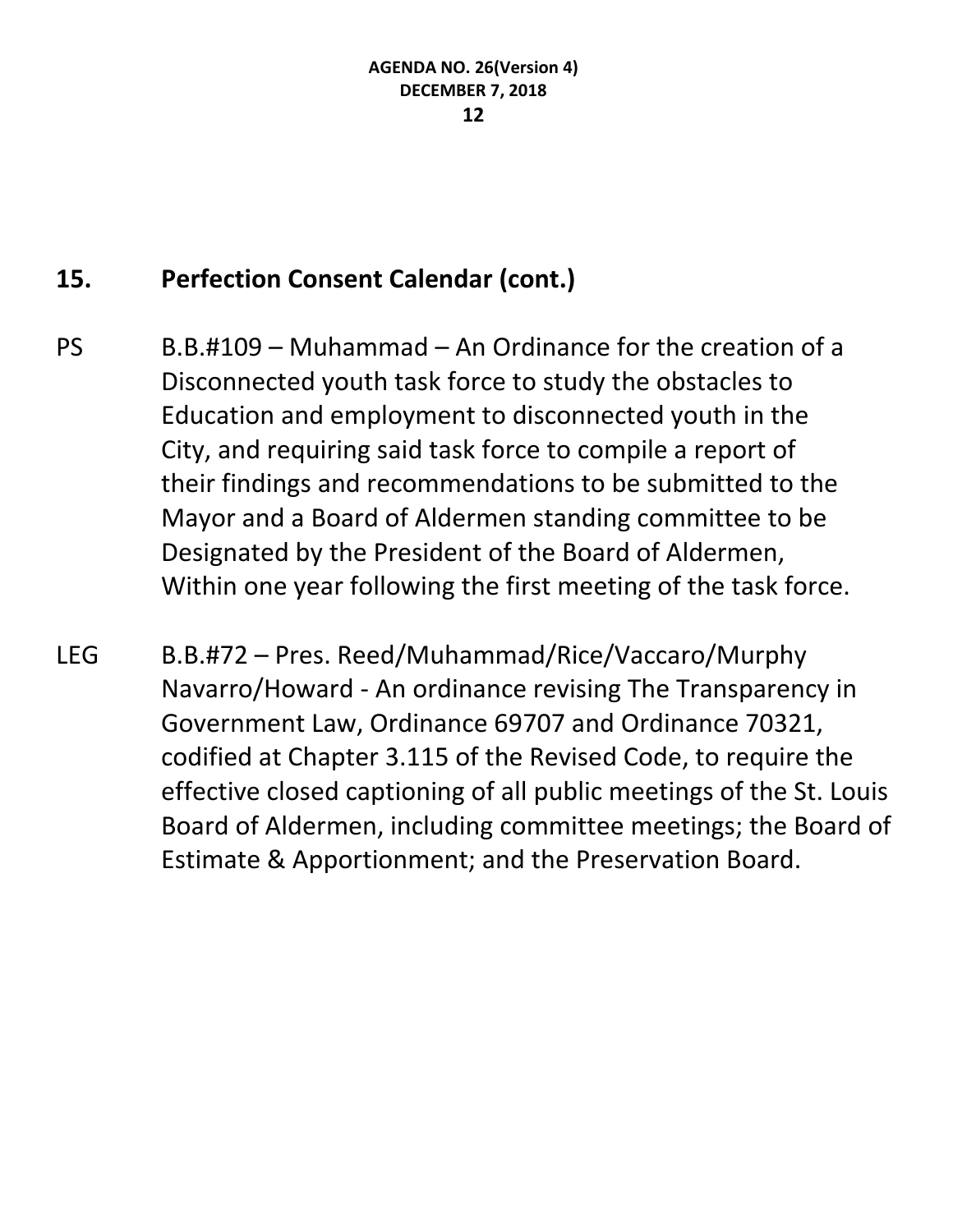# **16. Board Bills for Perfection**

- WM B.B.#133CS Coatar An ordinance recommended by the Board of Estimate and Apportionment and the Board of Public Service authorizing the St. Louis Municipal Finance Corporation, to issue and sell its new Revenue Bonds in order Fund the construction, repair, improvement, expansion, Renovation, furnishing and/or equipping of the Cervantes Convention Center, in an aggregate principal amount not to exceed \$105,000,000, and containing an emergency and a severability clause
- HH B.B.#169 Arnowitz/Green/Guenther/Rice/Howard/Martin An ordinance authorizing and directing the Director of the City Department of Health to enter into and execute an Opioid Crisis Response Services Contract with the Missouri Department of Health and Senior Services in order to help to fund some personnel costs, auto travel reimbursement and equipment/supplies for a Crisis Resource Response Team, upon approval of the Board of Estimate and Apportionment; and containing an emergency clause.
- HUDZ B.B.#157 Ingrassia An ordinance approving a blighting study and redevelopment plan for Chouteau/Jefferson/ La Salle/Missouri/Hickory/Mackay Place Redevelopment; and containing a severability clause.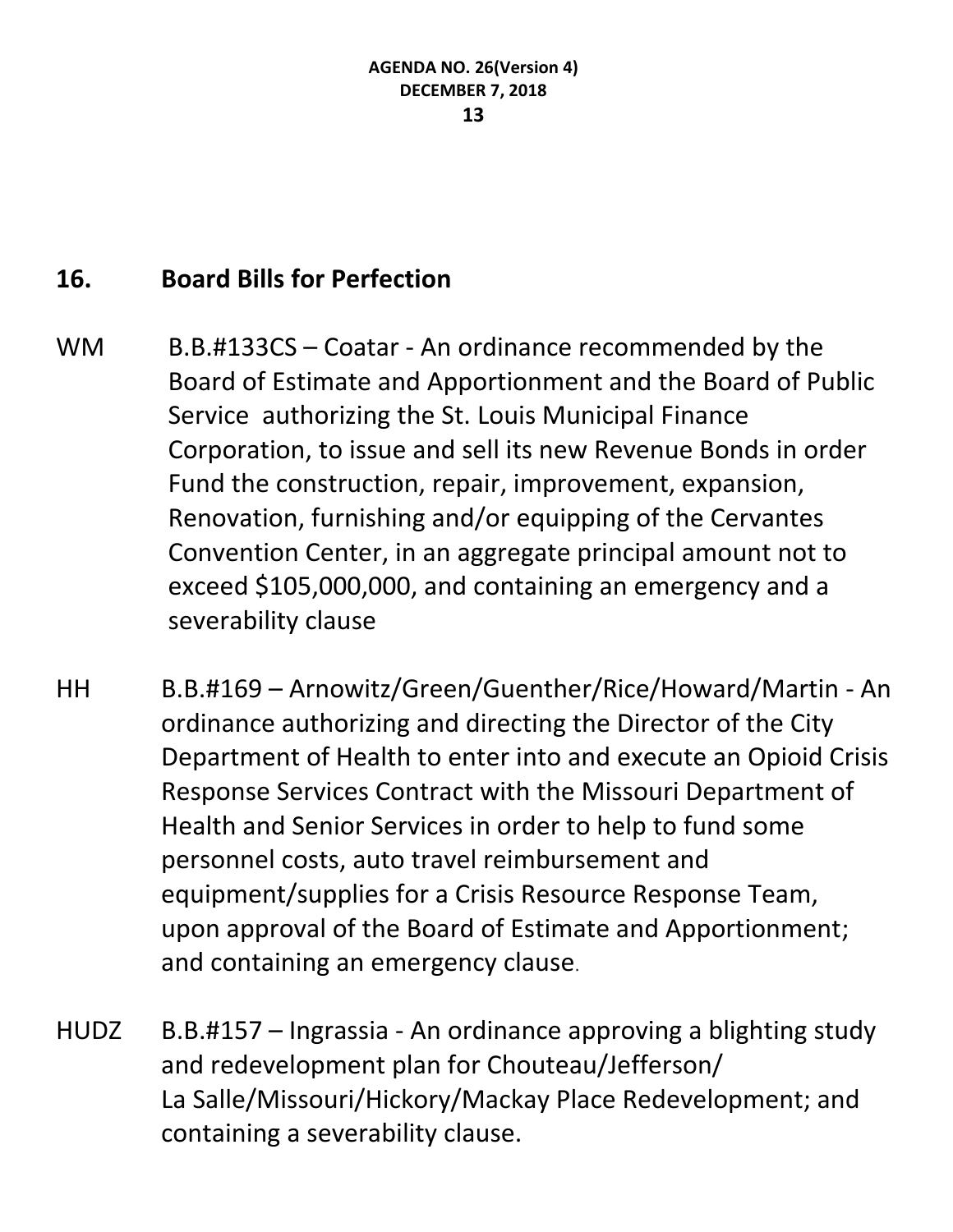# **17. Third Reading Consent Calendar** none

- **18. Third Reading/Report of Engrossment and Final Passage** none
- **19. Report of the Enrollment Committee.** none

# **20. Courtesy Resolutions Consent Calendar**

- Res.#196 Arnowitz/Vaccaro/Pres. Reed The Board of Aldermen of the City of St. Louis that we pause in our deliberations to congratulate Michael Dueker for his commitment and loyalty to the citizens of the City and we wish him peace and happiness in his retirement.
- Res.#197 Navarro the Board of Aldermen recognize the Central West End Farm for its tremendous service to the City in addressing Article 25 of the Universal Declaration of Human Rights by alleviating hunger and improving the quality of life for thousands of people in St. Louis.
- Res.#200 Vaccaro The Board of Aldermen recognizes the Sicilian Cultural Association of St. Louis.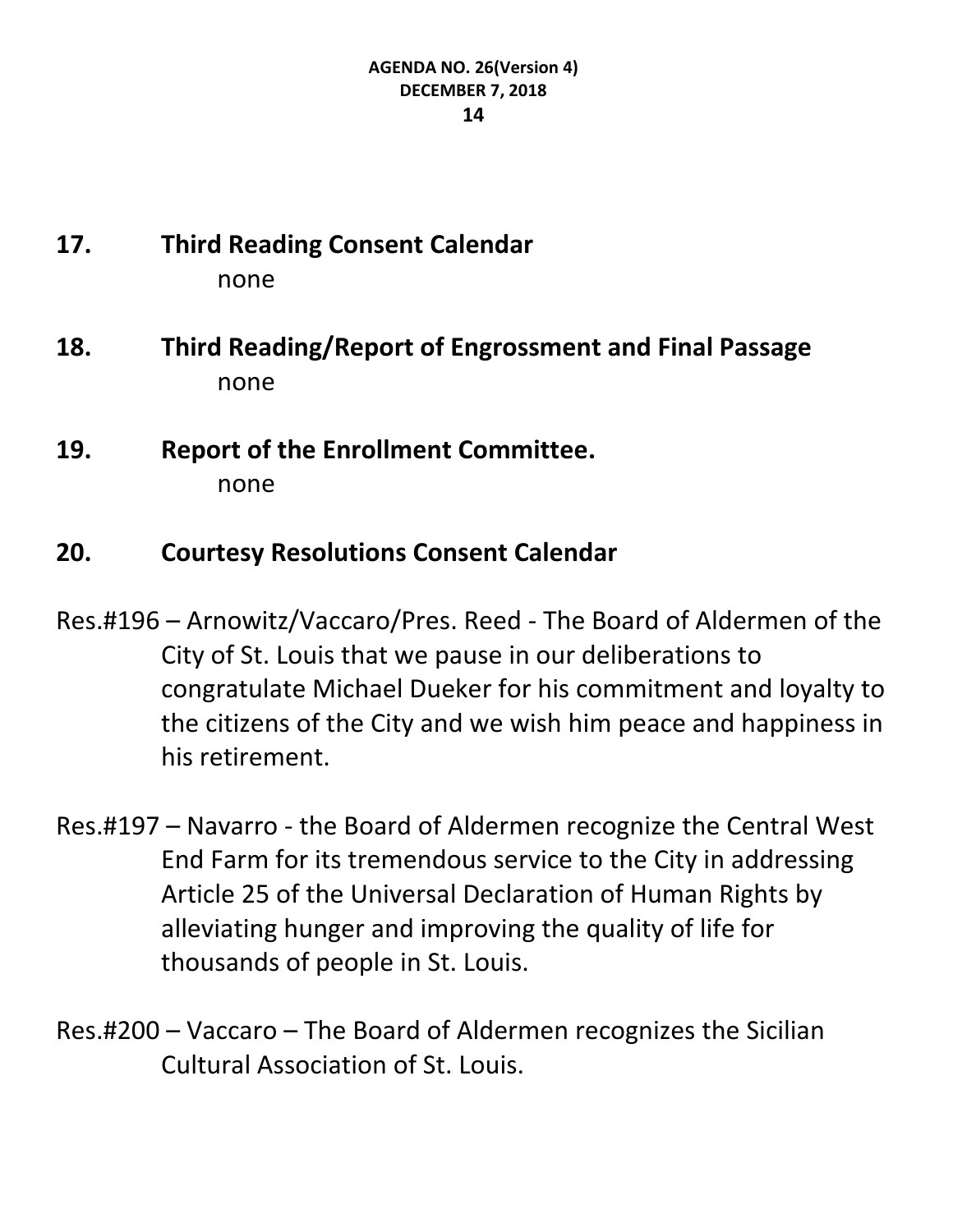# **21. First Reading of Resolutions.**

Res.#198 - Navarro - The renewal of the Central West End North Special Business District.

Res.#199 - Navarro - The renewal of the Cathedral Square Special Business District.

- **22. Second Reading Resolutions, Committee Reports & Adoptions.** none
- **23. Miscellaneous and Unfinished Business.** None
- **24. Announcements**

**MONDAY, DECEMBER 10, 2018**

**NO MEETINGS**

**TUESDAY, DECEMBER 11, 2018**

**NO MEETINGS**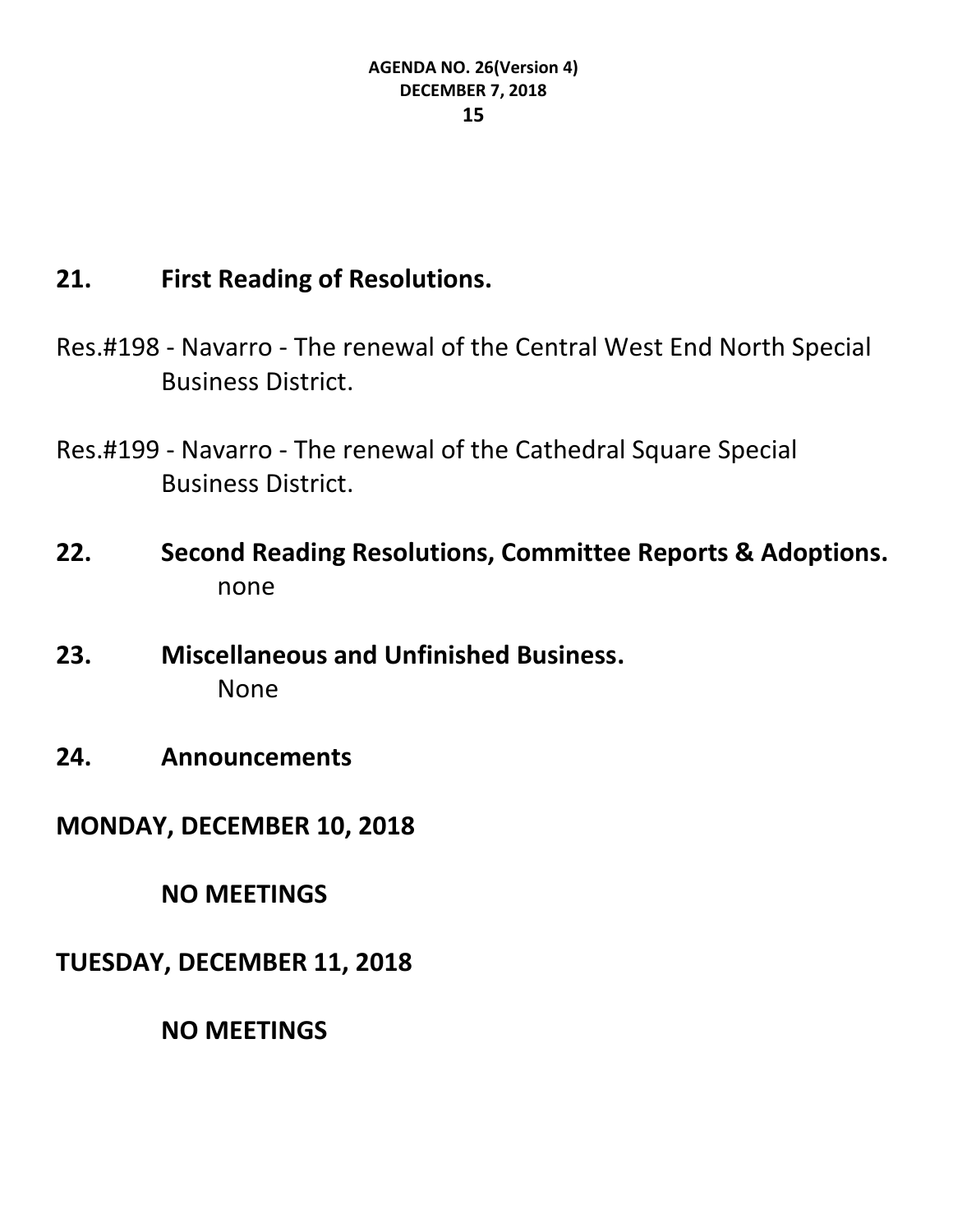#### **WEDNESDAY, DECEMBER 12, 2018**

#### **WAYS & MEANS MEETING – 10:00 A.M. – LEISURE ROOM**

B.B.#143 – Navarro - An ordinance repealing paragraph (C) of Section Two of Ord. 63777, approved on June 4, 1996, as amended by Ord. 64546, approved on December 18, 1998, and by Ord. 68200, approved on June 4, 2008 and in lieu thereof a new paragraph is enacted extending the period of time during which the Cathedral Square Special Business District shall be permitted to collect the tax within the boundaries of the district and containing effectiveness and emergency clauses.

B.B.#148 – Navarro - An ordinance repealing paragraph (f) of Section Two of Ordinance 62622, approved on May 29, 1992, as amended by Ordinance 63840, approved on July 19, 1996, as amended by Ordinance 64935, approved on May 17, 2000, as amended by Ordinance 68202, approved December 8, 2008 and in lieu thereof a new paragraph is enacted extending the period of time during which the Central West End North Special Business District shall be permitted to collect the tax within the boundaries of the district therein established; and containing effectiveness and emergency clauses.

## **THURSDAY, DECEMBER 13, 2018**

#### **NO MEETINGS**